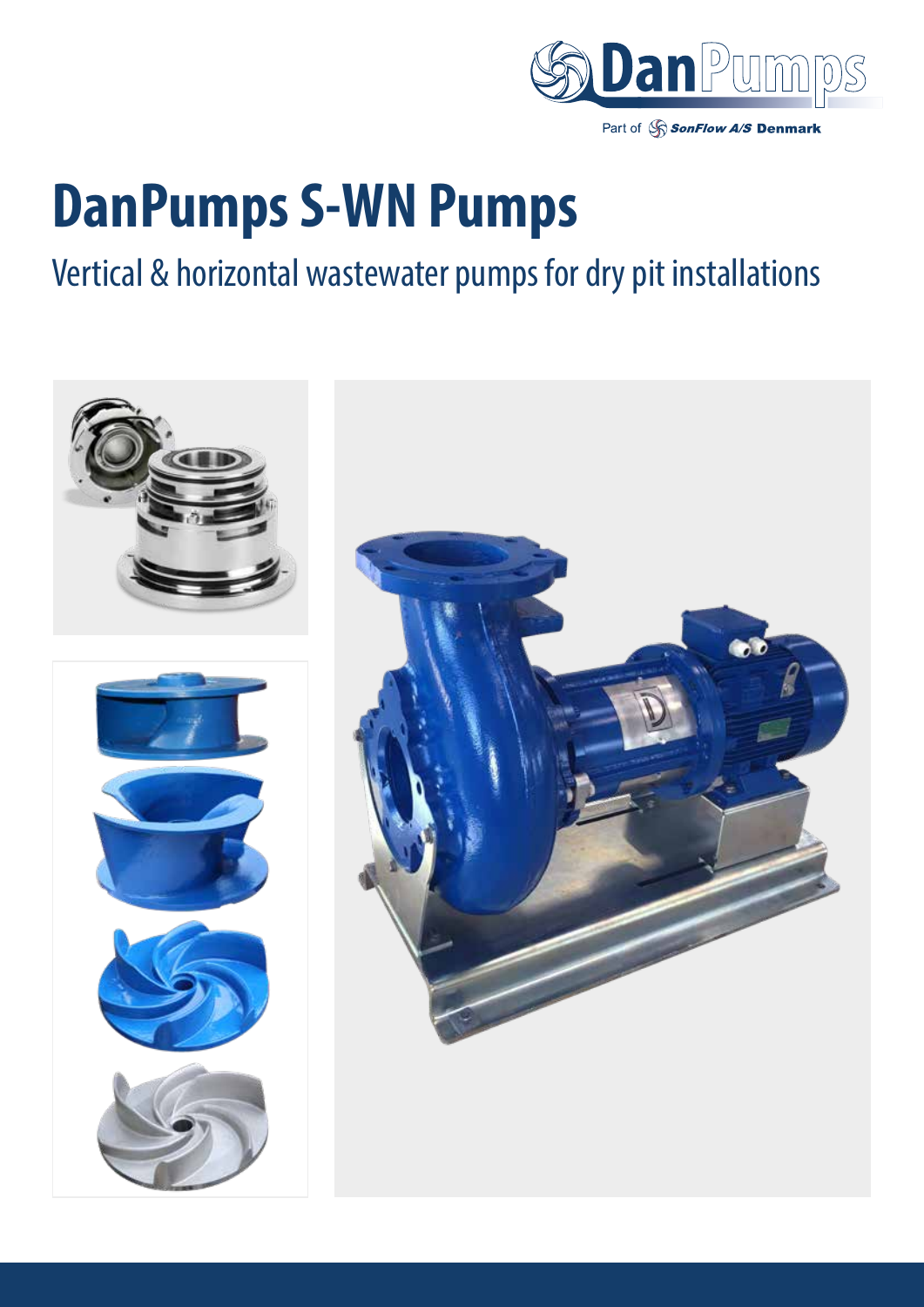







### DanPumps S-WN Pumps for Wastewater Applications

The dry installed DanPumps S-WN pumps are used for horizontal and vertical mounting. The pumps are compact in design to meet a wide range of service conditions. They are driven by an energy saving air-cooled IEC motor and connected to the piping with flanges on both suction and discharge sides.

#### The Wastewater Program

With the range of pumps from the small S-WN1 to the large S-WN5, we cover the need from light industrial effluents to heavy duty wastewater jobs from both cities and industries. The flow rate varies from 68m<sup>3</sup>/h to 4000 m<sup>3</sup>/h with connections from DN80 to DN600. The S-WN pumps can be used in many different applications by adjusting the motor size and impeller type, the solution can easily be customized to comply with your requirements.

#### Quality & Sustainability

We are committed to providing our customers with the best products at the highest quality standards in the industry. We provide complete testing facilities, capable of demonstrating pump performance and testing ancillary equipment to ensure smooth commissioning and startup procedures. Certified in accordance with ISO 9001:2015 and professional pump services - we can ensure the right solution that meets your specific needs:

- High pump efficiency
- Non-clogging impellers
- Life-long reliability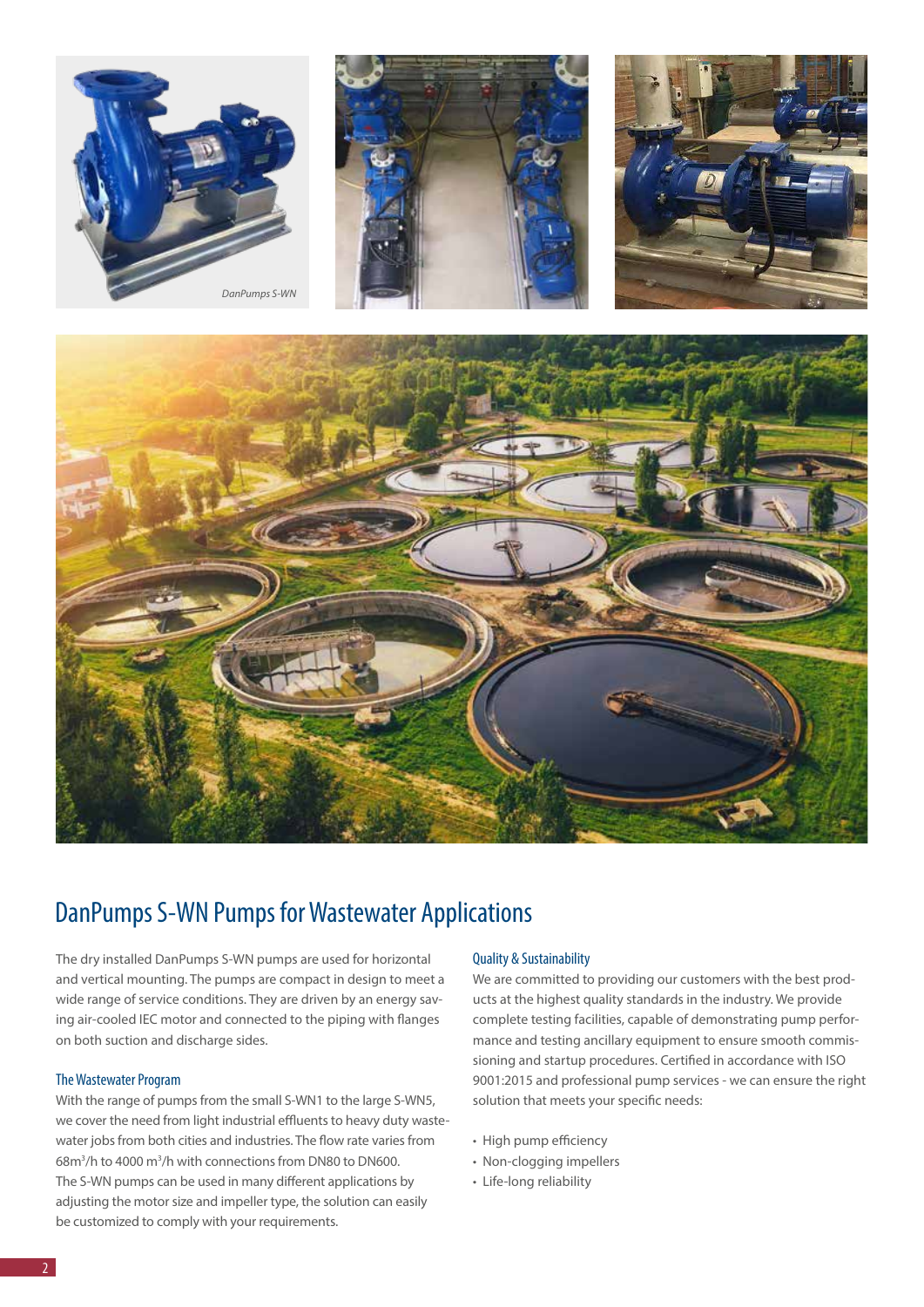







#### Unique Cartridge Seals & Easy Maintenance

Our unique double mechanical seals are installed in a user-friendly cartridge and make it possible to change the seal without using any special tools – it eliminates any risk of improper installation.

#### Fast Lock Latch Bolt

Another unique feature for the DanPumps S-WN-line is the fast lock latch bolts which makes it easy to separate the pump from the motor. This feature is very popular among the service staff, as it reduces maintenance downtime considerably.

#### Higher Efficiency with Adjustable Wear-ring.

The wear-ring reduces the hydraulic loss between the impeller and the wear-ring. With this feature, the wear-ring can regularly be adjusted to optimize the pump's efficiency.

#### Premium Efficiency Motor

A Premium Efficiency motor as standard is the best way to reduce energy use as it improves efficiency without affecting the risk of blockage. An air-cooled IEC motor from 2,2 to 200 kW. Suitable for pumping wastewater and sewage from buildings and sites in domestic, commercial, industrial, and municipal areas.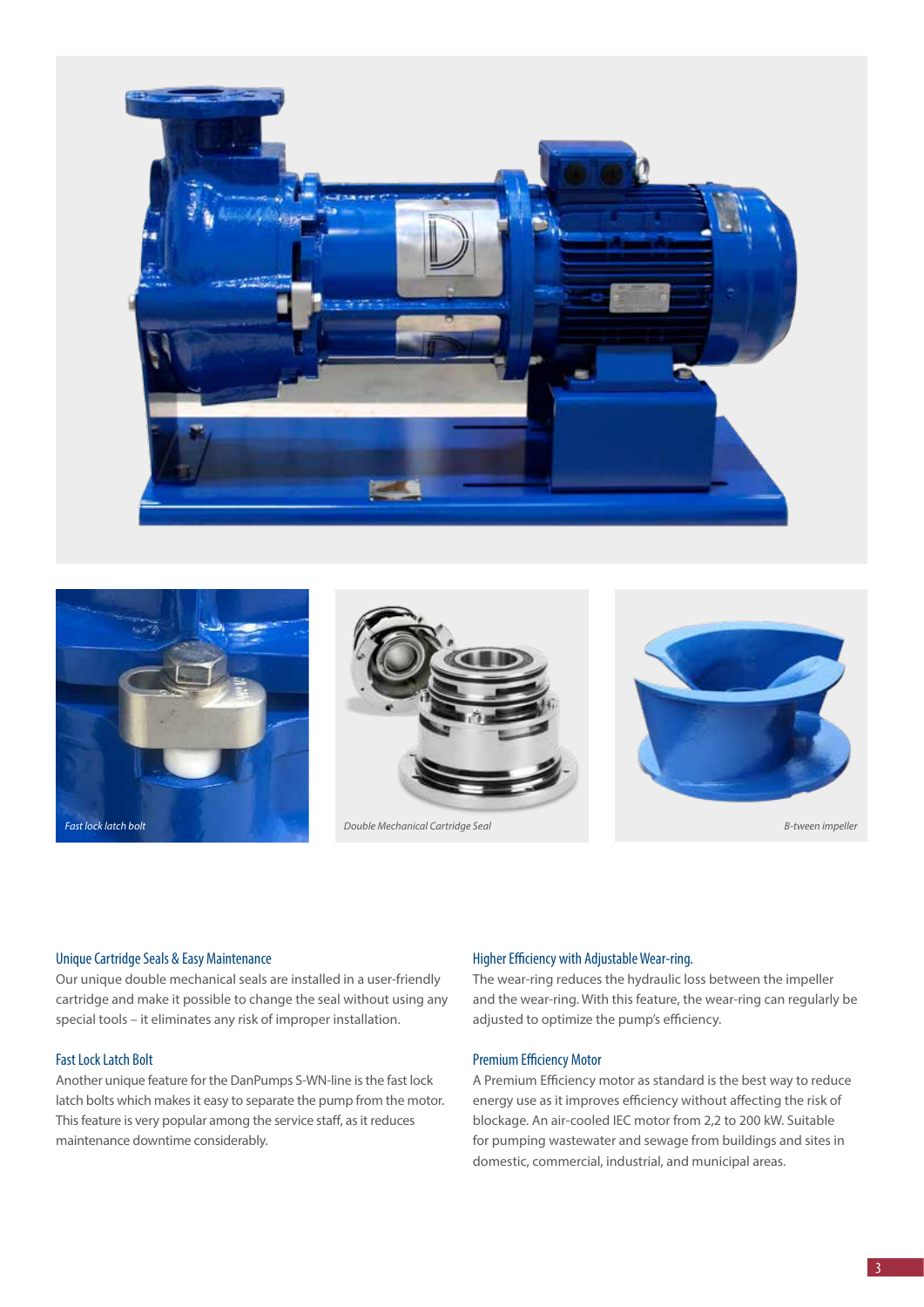

#### High Efficiency with Unique Features

The design of the S-WN pump is a combination of high efficiency, intelligent design and practical features.

The efficiency of the pump is essential to reduce the running costs of the pump while at the same time reducing the carbon footprint, which is achieved by the design of the impeller and use of highefficient motors – it gives you a user-friendly pump with a long-life cycle. Easy service will reduce maintenance costs, as it is simplified without the need to dismantle the entire pump.

The motor and hydraulics of the S-WN pump create a great pump reliability and high pump efficiency, which means:

- Reduced risk of overflows
- Reduced risk of interrupted service
- Reduced breakdown costs
- Reduced maintenance costs

#### Features:

- All impellers fit in the same volute
- Cartridge seal
- High-efficiency motors from well-known suppliers
- Easy maintenance
- Dry-installed, therefore no risk of contamination
- No need for entry into pump stations
- Easy removal of the motor without disconnecting the pump
- Good service access to pump suction side
- Built-in frequency converter up to 22 kW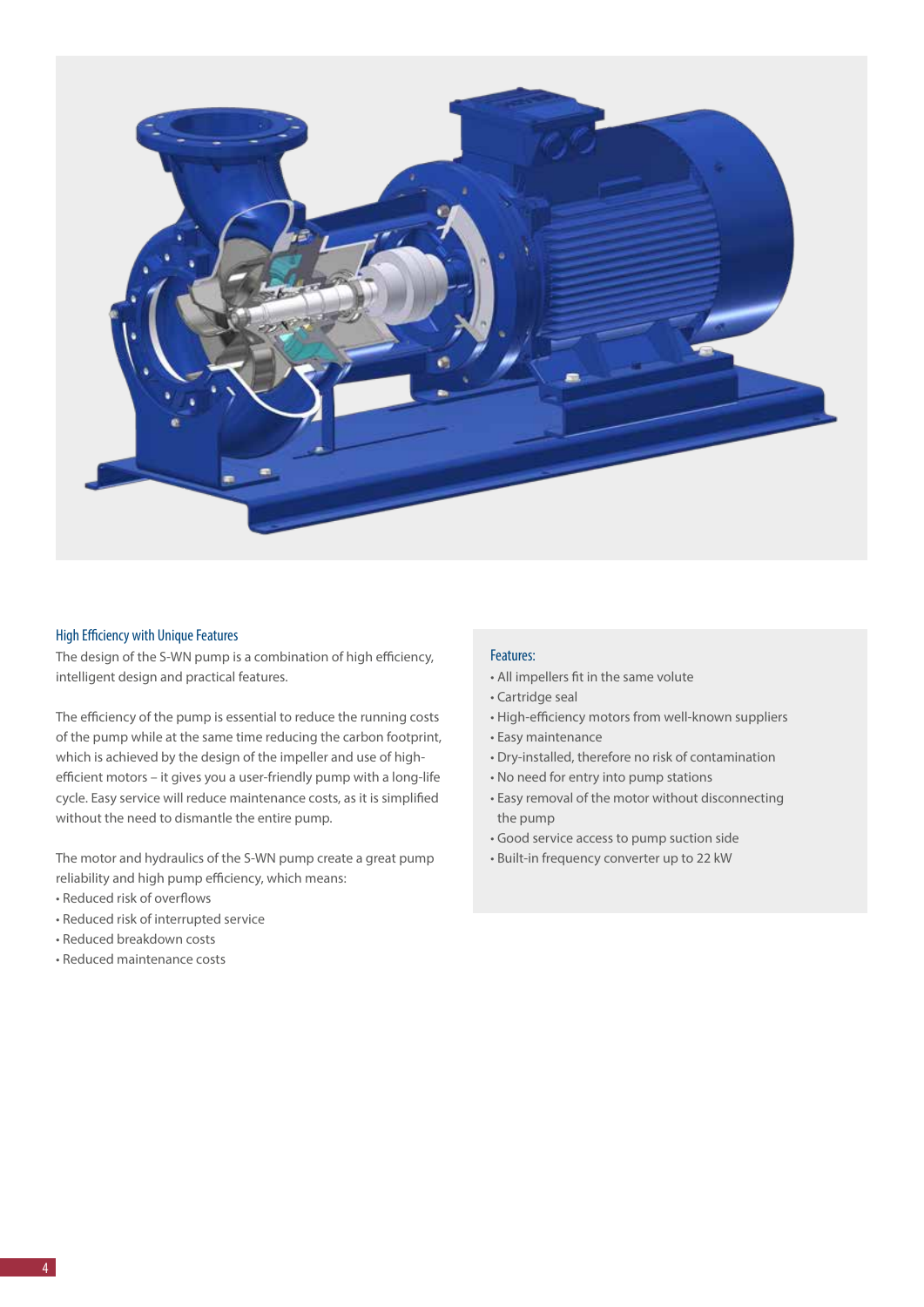



## Horizontal or vertical pumping in dry installations

#### Vertical

- Requires a smaller service area than a horizontal pump
- Adjustable legs which make installation easier
- Top pull-out construction, easy access to the pump parts and easy removal of the motor
- Easy disassembly when making service by crain

#### Horizontal

- Easy dry installation
- The pump is on a baseplate, where sliding makes service easy
- Pump parts are easily accessible
- Suitable for almost all indoor applications due to its low headroom requirements

## Wastewater collection process

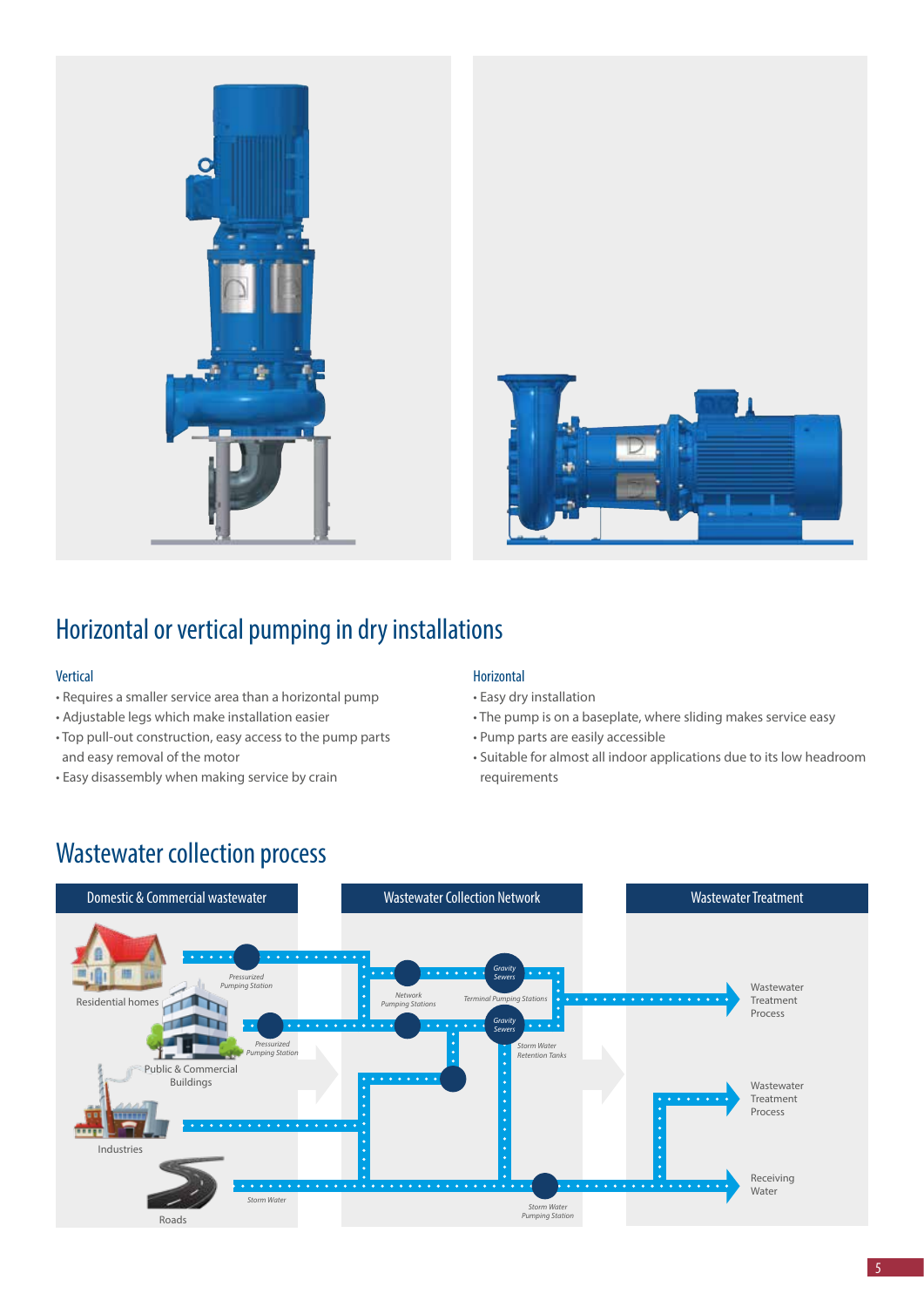





#### **Construction**

- Horizontal version mounted on a steel base plate, vertical version mounted on adjustable legs
- Pull-out design allows easy removal of the motor without disconnecting the pump from the pipework
- Cartridge seal with double mechanical seals the service time of changing the seal is reduced compared to a normal double mechanical seal
- Flexible coupling prolonging the lifetime of a pump
- Available in standard and explosion-proof versions in accordance with international standard ATEX operation is 75 °C
- Maximum ambient temperature: +75 °C
- Motor protection type: IP 55
- Insulation Class: F to 155 °C (Class H as an option)
- Connections from DN80 to DN600

#### Main Benefits:

- Dry-installed
- No risk of contamination
- Pull-out design
- IEC air-cooled motors IP55 (ATEX approved is optional)
- Flexible coupling for gentle operation of the pump

#### Main Applications:

- Clearwater
- Polluted water
- Heavily-polluted sewage containing solids, feacal slurry and sludge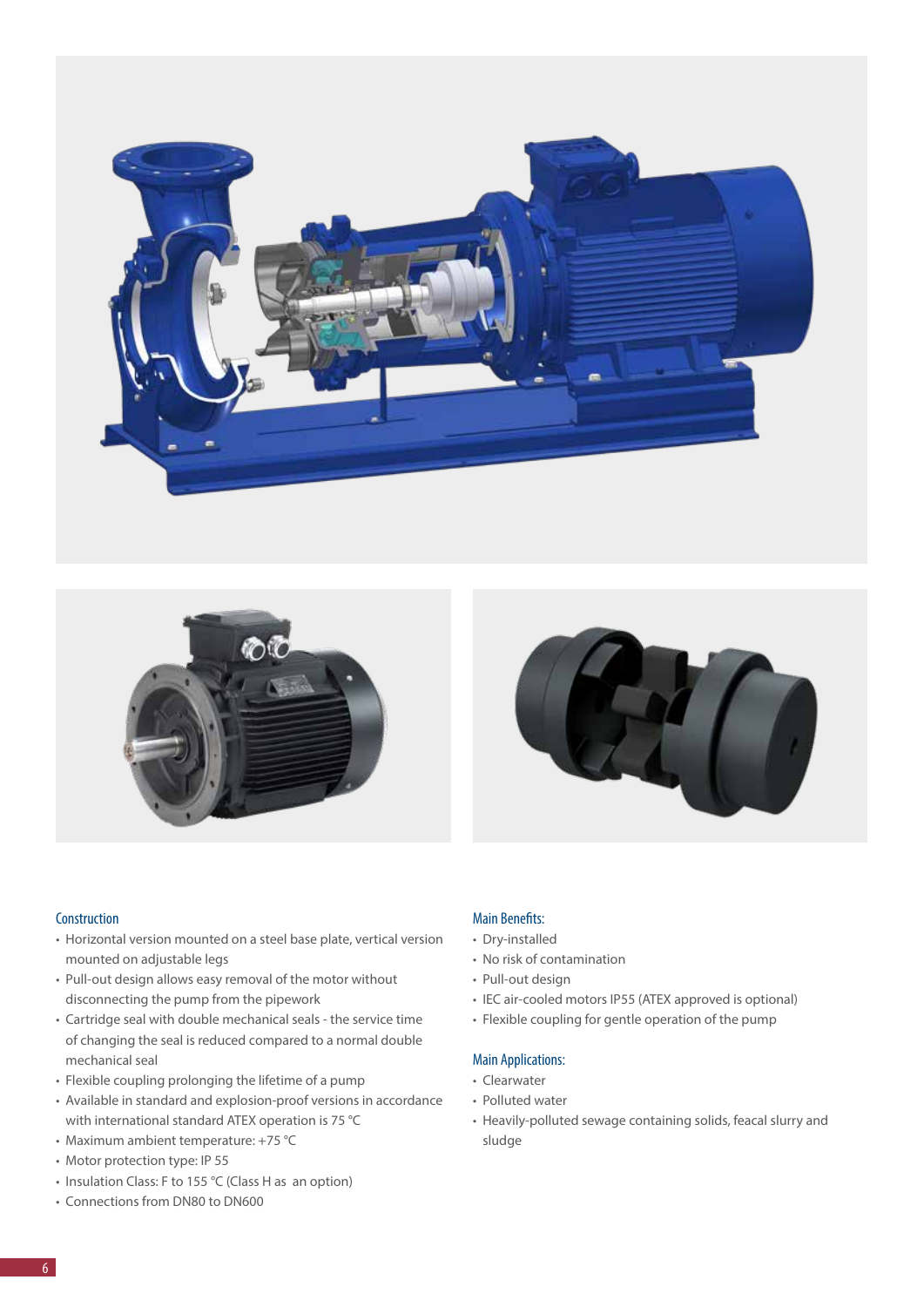## S-WN Pumps Performance Curves



#### Choose the Most Optimal Impeller:



**• One or two channel impeller** Higher efficiency (70-80%). Possibility of clogging.



**• B-tween impeller** Less efficient (60-75%).





**• Vortex impeller** Less efficient (30-40%). Clogging free due to free passage, therefore it is reliable.

Vortex impeller made of AISI 316 stainless steel.

#### **Materials Pump Housing, Base Elbow, Sealing Housing**  Grey Cast Iron GJL-250 (GG25) A-48 Class35 **Impeller (cast iron), adapter**  Ductile Cast Iron GJS-400-15 (GGG-40) A536 GR 65-45-15 **Stainless Impeller (option)** Stainless Cast Steel W.Nr.1.4401 / AISI 316 **Shaft** Stainless Steel W.Nr.1.4057 / AISI 431 Seal Sleeve, Screws<br>
Stainless Steel<br>
Stainless Steel<br>
Stainless Steel<br>
Stainless Steel W.Nr.1.4301 / AISI 304 **O-rings** Nitrile/ NBR **Oil** Mobil DTE 24 Premium Hydraulic **Mechanical Seal** Media Side: SIC/SIC Cooling Side: SIC (Carbon) **Motor** Hoyer /IE3 / Class F Optional as class H

#### **Impeller are delivered in cast iron, stainless steel and duplex as an option**